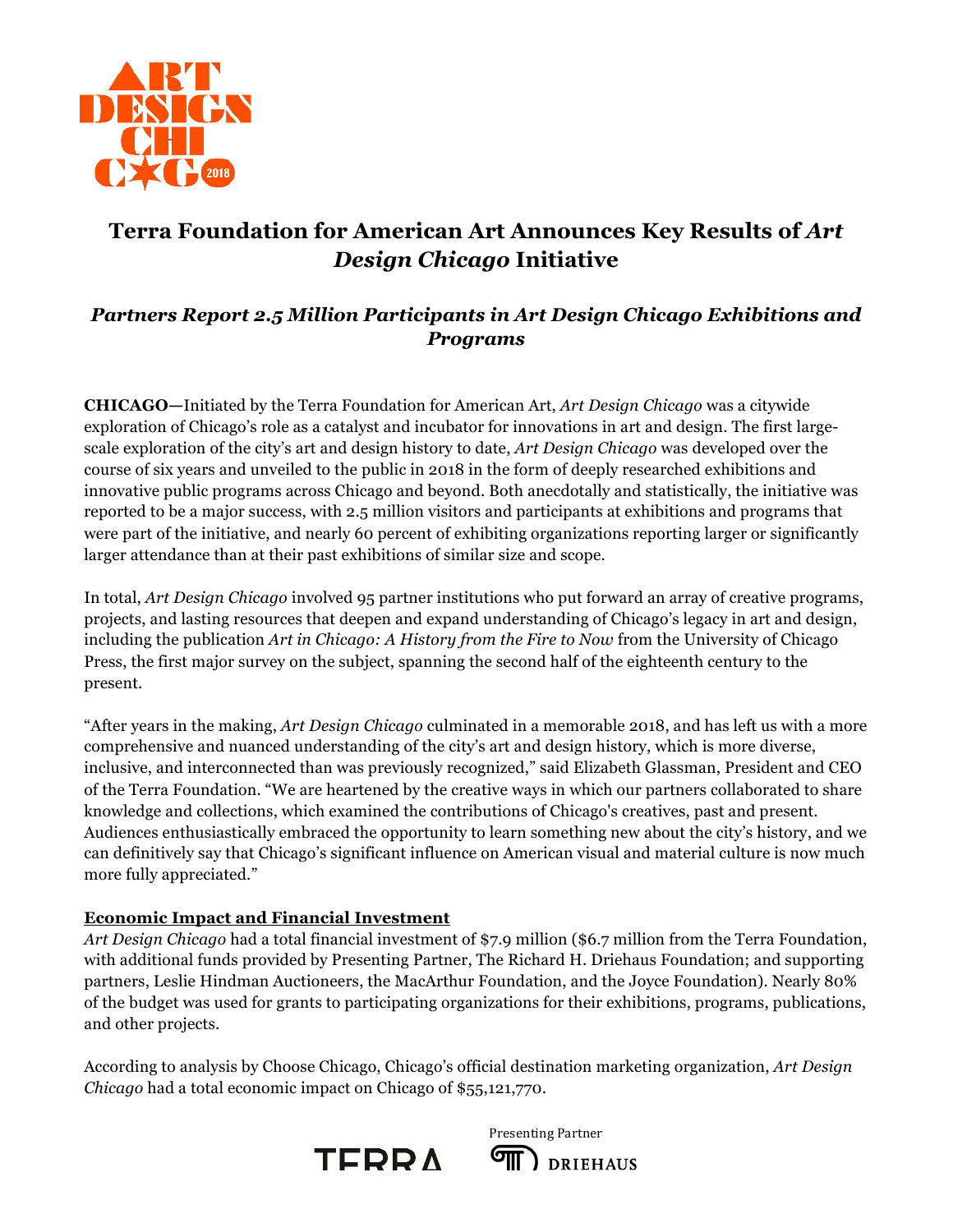### **Initiative Goals, Partners and Projects**

*Art Design Chicago* was initiated by the Terra Foundation following listening sessions with a wide array of scholars and cultural leaders in Chicago, who expressed a need and desire to delve into the history of the artists, designers, and organizations that have made Chicago a major cultural catalyst and incubator. Goals for the initiative included activating and making collections of Chicago art and design accessible; raising awareness locally, nationally, and internationally of Chicago's contributions to American art and design; stimulating research and scholarship; and engaging the public in learning and conversation about Chicago through the lens of art and design. These goals were the driving vision for *Art Design Chicago*, which was brought to life in 2018, through:

- The ingenuity and efforts of 95 cultural partners. These ranged from large cultural institutions like the Art Institute of Chicago, Museum of Contemporary Art Chicago, and Chicago History Museum to smaller and community-oriented organizations, like Edgar Miller Legacy, Hyde Park Art Center, Rebuild Foundation, and South Side Community Art Center. Other key partners included universities and their museums, such as the Block Museum of Art at Northwestern University, Museum of Contemporary Photography and Glass Curtain Gallery at Columbia College Chicago, and Smart Museum of Art at the University of Chicago. Research libraries and repositories participated as well, such as the Chicago Film Archives and Newberry Library. The Chicago Public Library, Chicago Park District, and Illinois Humanities Council also took programming into neighborhoods across the city; and
- The presentation of  $46$  exhibitions, 36 scholarly convenings and symposia, 29 publications, 15 new digital resources, and more than 300 public programs that engaged a wide range of audiences with talks, tours, block parties and festivals, film screenings, hands-on workshops, and other content-rich events.

In total, across its varied and dynamic projects, *Art Design Chicago* presented the vision and work of more than 700 artists and designers who lived and/or worked in Chicago. Many of the *Art Design Chicago* projects examined artists and designers who hadn't been the subject of close study before, requiring extensive research and resulting in new scholarship. Among the many cultural figures whose voices were resurrected and whose work was newly presented through exhibitions are Ralph Arnold, Charles Dawson, Morton and Millie Goldsholl, Yasuhiro Ishimoto, Barbara Jones-Hogu, Kenneth Josephson, Bill Walker, and Charles White.

## **Public Participation**

*Art Design Chicago* projects were presented in 35 of Chicago's 50 wards, with additional events outside of Chicago and the United States. Using attendance data provided by partners, the Terra Foundation estimates approximately 2.5 million people engaged in exhibitions and events during 2018. The initiative also featured quarterly "Neighborhood Days," family-friendly festivals that encouraged attendees to visit multiple institutions on a single day to experience the diversity of programming offered.

Exhibitions and programs were seen throughout the city as well as in suburban areas, and many exhibits have or will travel to other North American cities, including New York City, Los Angeles, Minneapolis; and European cities including Amsterdam, Lausanne, Linz (Austria), London, Madrid, Paris, and Venice in 2019 and 2020.

A survey of *Art Design Chicago* audiences found that 68 percent attended three or more exhibitions or events focusing on Chicago's art and design history in 2018, while 20 percent of those surveyed attended seven or more. In a coup for Chicago's arts community, the initiative motivated audiences to visit institutions



Presenting Partner **TID** DRIEHAUS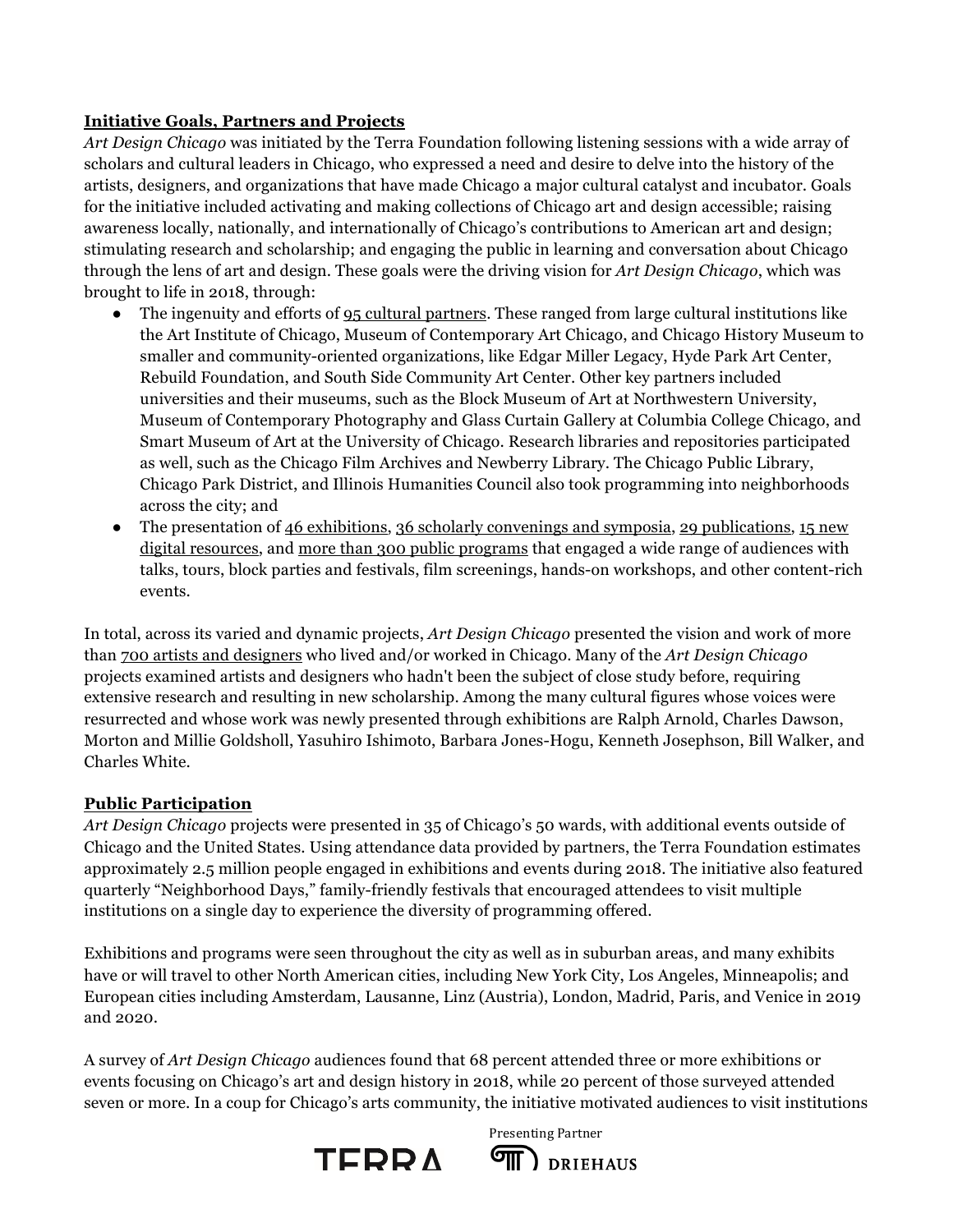that were new to them, with 42 percent reporting they visited one or more cultural institutions for the first time to view an *Art Design Chicago* exhibition or participate in an event, and many indicated they planned to return to those institutions in 2019.

Young people also were given the opportunity to enjoy and learn about the work of Chicago artists and designers, with more than 5,000 Chicago Public School students (predominantly from schools in the city's South and West sides) exploring *Art Design Chicago* exhibitions.

### **Partner Feedback**

The Terra Foundation and its many partners envisioned *Art Design Chicago* as a beginning—an initiative that would be a catalyst for new ideas, collaborations, and additional scholarship. Below is a selection of commentary provided by partners regarding their experiences with *Art Design Chicago*.

"As an artist, but also an archivist myself, I believe it is critically important to shine a light on the creative legacies and histories of the artists who have shaped the culture and landscape of the world we interact with every day," said artist and activist Theaster Gates. "*Art Design Chicago* has allowed us to rediscover the impact of lesser known artists from Chicago's South Side and make public the contributions of the cultural pioneers before us. Their work is inexplicably important to uncovering the countless objects and stories that still remain undiscovered."

"First and foremost, *Art Design Chicago* gave me the opportunity to strengthen my relationships to many colleagues in Chicago, and to meet people I hadn't met before. I also got to know and understand institutions I was only vaguely familiar with. These connections will undoubtedly prove beneficial for future projects. This initiative also proved that our institution can be extremely ambitious in our projects, plan longer term, and attract entirely new audiences. Our collection grew, our collective knowledge of Chicago art history increased, and we collaborated more than ever before," said Karen Irvine, Chief Curator and Deputy Director, Museum of Contemporary Photography at Columbia College of Chicago.

"*Art Design Chicago* provided an opportunity to connect Jane Addams scholars with contemporary artists, to transform thinking about the ways in which progressive movements have contributed to the arts in Chicago. Scholars expressed new perspectives about the reach and impact of fresh research, and the participating artists found a lot of power in connecting with an artistic legacy. For Jane Addams Hull-House Museum, introducing new ideas to an old narrative has been very exciting," said Ross Jordon, Curatorial Manager, Jane Addams Hull-House Museum.

"So often contemporary artists see their work as situated in the present moment, stemming from their current situation and experience, but *Art Design Chicago* encouraged them to see their work as part of an evolving continuum related to a history shaped by artists, thinkers, and designers," said Tricia Van Eck, Artistic Director, 6018North.

Additional details are also available on the *Art Design Chicago* website, www.ArtDesignChicago.org.

## **About Art Design Chicago**

*Art Design Chicago* was a spirited celebration of the unique and vital role Chicago plays as America's crossroads of creativity and commerce. Initiated by the Terra Foundation for American Art, this citywide partnership of 95 cultural organizations explored Chicago's art and design legacy and continued impact with 46 exhibitions, more than 300 events and programs, as well as the creation of 29 new publications, 15 new



Presenting Partner